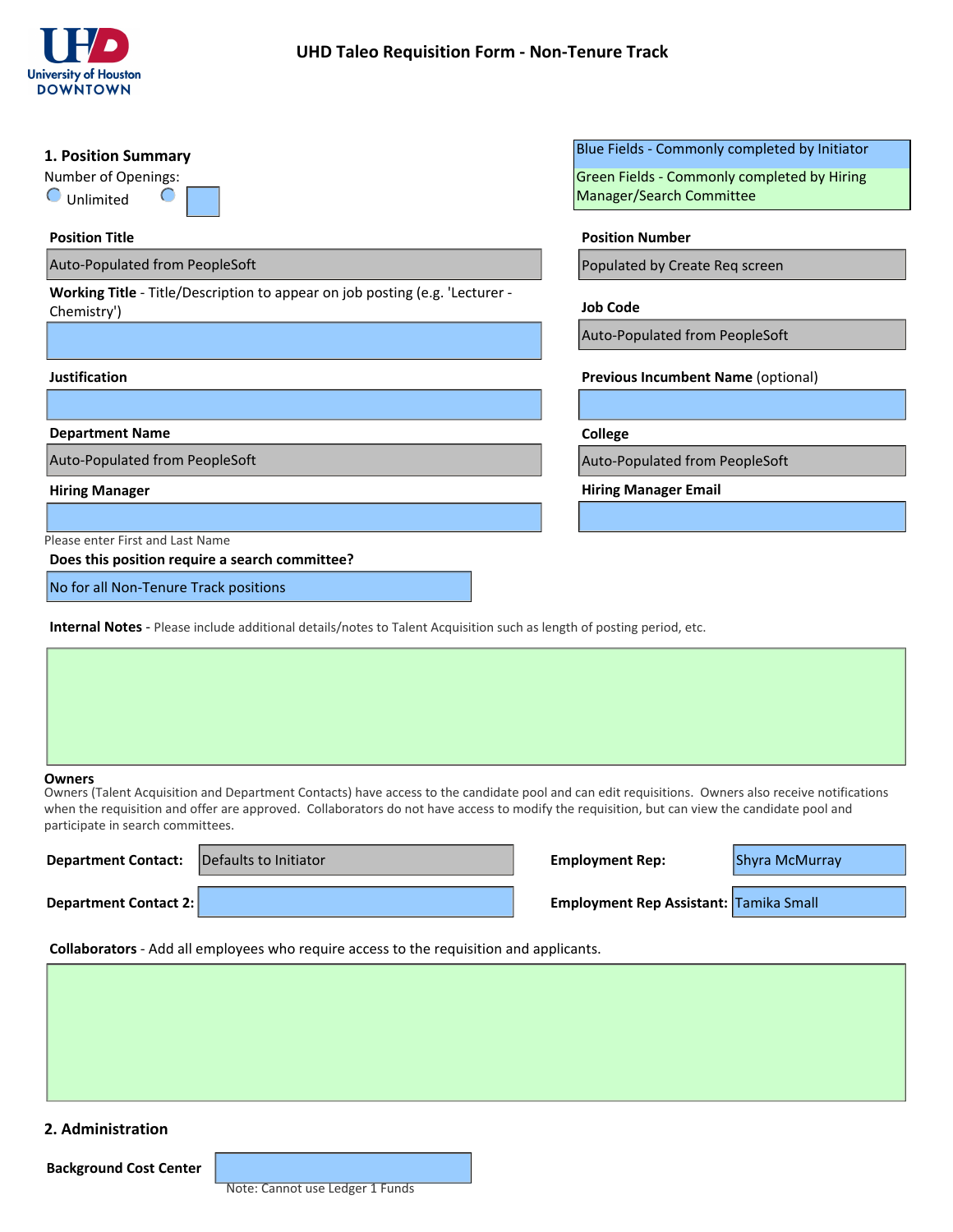

**Notes to Applicant** - Additional information not part of the job description or qualifications visible to applicants.

# **3. Position Description/Qualifications**

# **Description**

Non-editable default PeopleSoft description. This is not used by UHD and is not visible to applicants.

# **Qualifications**

Non-editable default PeopleSoft qualifications. This is not used by UHD and is not editable.

# **Job Description**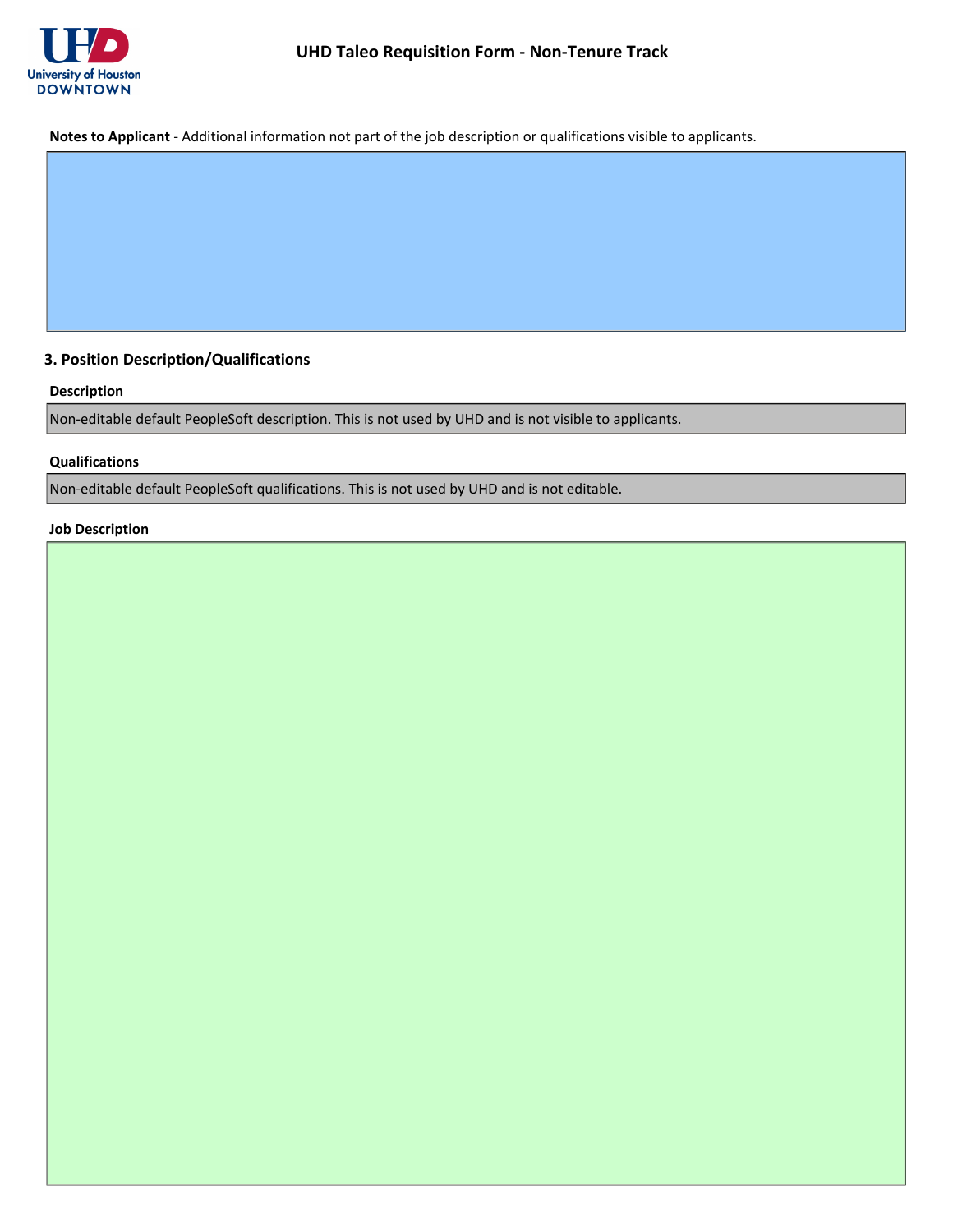

**Qualifications\_ (**Must provide job-related preferred qualifications in addition to required qualifications.)

**Required Attachments by Candidate** (select all that apply)

- Resume
- **Curriculum Vitae**
- Cover Letter/Letter of Application
- Letters of Recommendation
- **Unofficial Transcripts**
- $\Box$  DD 214

### **4. Job Information**

### **Profile**

Temporary

**Tenure Classification**

Non-Tenure Track

- **Writing Samples**
- Teaching Philosophy or Statement
- Research Statement
- **Publications**
- **Evidence of Effective Teaching**
- **Portfolio**

#### **Employee Status Employee Status Schedule** (Full/Part Time)

 $\mathbf{r}$